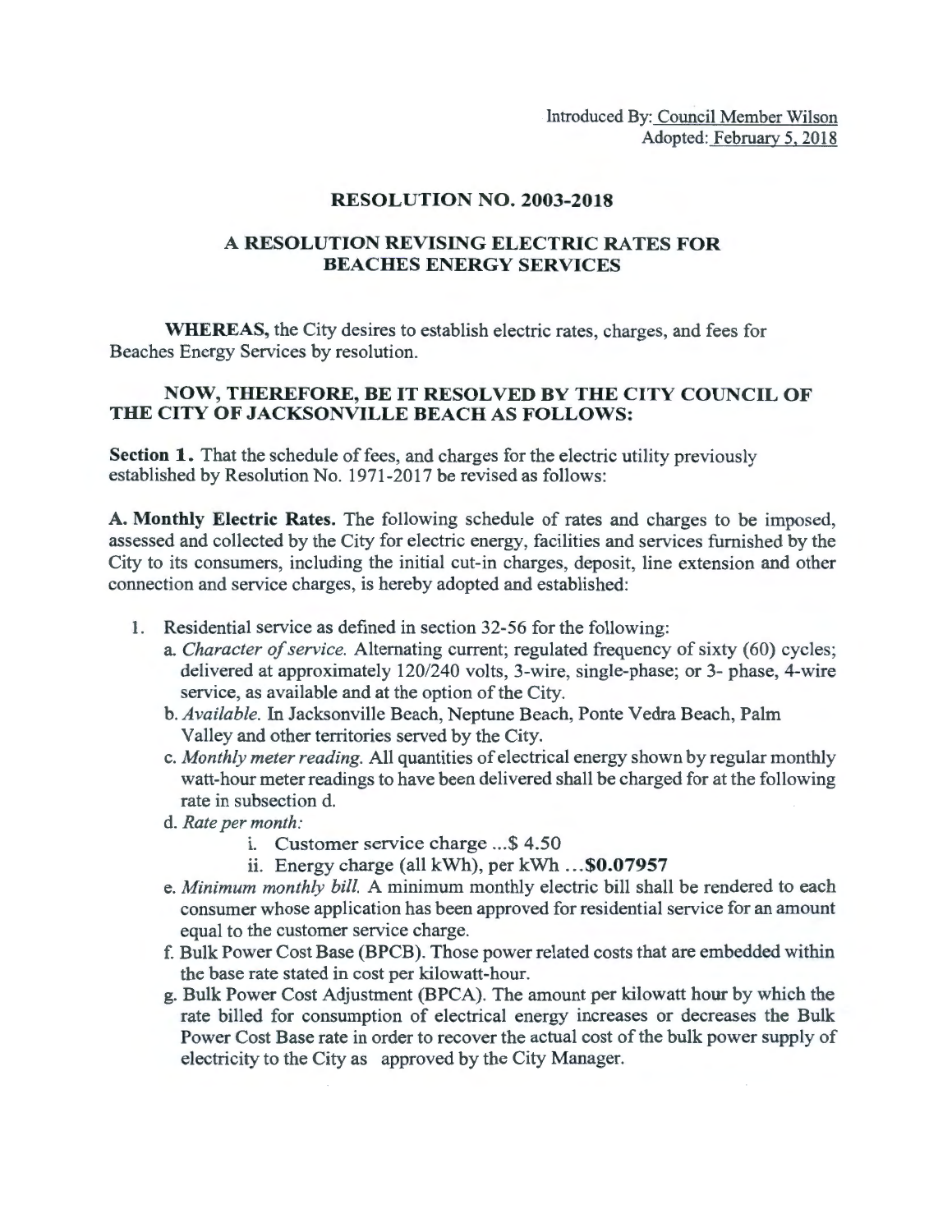- h. Bulk Power Cost True-Up (BPCT). The difference between the bulk power cost actually incurred (BPC) and the bulk power cost recovered through the bulk power cost base (BPCB) and the bulk power cost adjustment (BPCA).
- i. Rate Stabilization Account (RSA). Extraordinary power cost recoveries, other than routine wholesale true-ups, may be deposited into or withdrawn from a Rate Stabilization Account to be used to offset sudden and temporary changes in the cost of power. The City may retain unusual or extraordinary power cost recoveries in excess of amounts transferred to the rate stabilization account at its discretion but can only use these moneys for items which are directly related to the electric utility.
- j. Calculation of BPCA-The bulk power cost adjustment is the difference between the bulk power costs and the bulk power cost base (all stated in cost per kilowatt hour) as determined periodically. The formula for the calculation of the bulk power cost adjustment per kilowatt hour is calculated as follows: (BPC+ BPCT+ RSA)/ kilowatt hours sold)-BPCB = BPCA per kilowatt hour.
- 2. General service non-demand service as defined in section 32-56 for the following:
	- a. *Character of service.* Alternating current; regulated frequency of sixty (60) cycles, delivered at approximately 120/240 volts, 3-wire, single-phase; 4-wire, 3- phase, 240 or 208 volts, as available, and at the option of the City.
	- b. *Available.* In Jacksonville Beach, Neptune Beach, Ponte Vedra Beach, Palm Valley and other territories served by the City.
	- c. *Monthly meter reading.* All quantities of electrical energy shown by regular monthly watt-hour meter readings to have been delivered shall be charged for at the rate in subsection d.
	- d. *Rate per month:* 
		- i. Customer service charge ... \$ 6.00
		- ii. Energy charge (all kWh), per kWh ...\$0.07957
	- e. *Minimum monthly bill.* A minimum monthly electric bill shall be rendered to each consumer whose application has been approved for general service non-demand service for an amount equal to the customer service charge.
	- f. Bulk Power Cost Base (BPCB). See Section l.A.l.f.
	- g. Bulk Power Cost Adjustment (BPCA). See Section l.A.l. g.
	- h. Bulk Power Cost True-Up (BPCT). See Section l.A.l. h.
	- i. Rate Stabilization Account (RFA). See Section 1.A.1.i.
	- j. Calculation of BPCA. See Section l.A.l.j. Limitations applicable to all classes of service: Auxiliary and standby service or resale of electric energy delivered by the City shall not be permitted except by written consent expressly authorized by the City Council.
- 3. General service demand as defined in section 32-56 for the following:
	- a. *Character of service.* AC, 60 cycles, single-or 3-phase, 120/208 volts and above as required and as available.
	- b. *Available.* Within the service area of the electric utility of the City.
	- c. *Monthly meter reading.* All quantities of electrical energy shown by regular monthly watt-hour meter readings to have been delivered shall be charged for at the following rate in subsection d.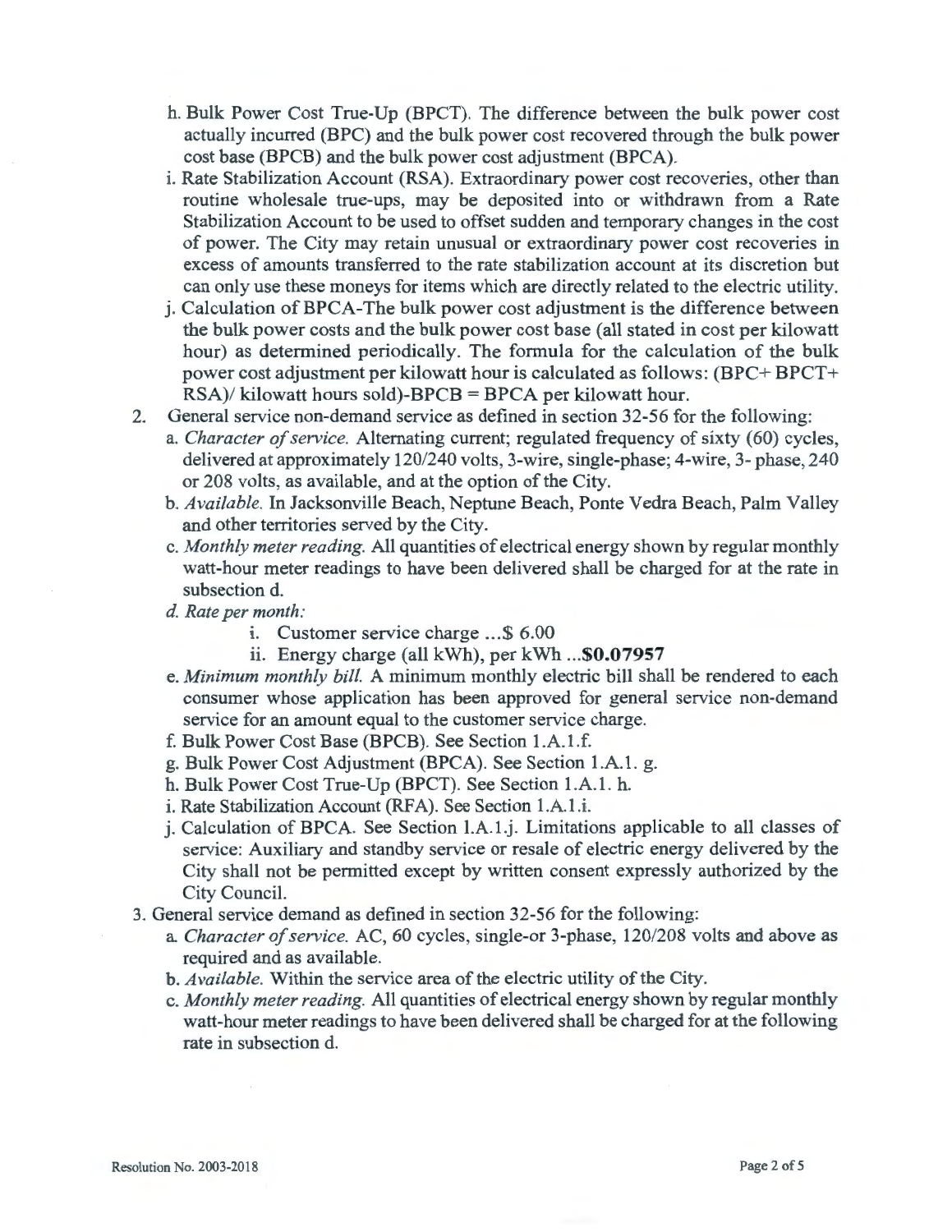- d. *Rate per month*: The charge per month shall consist of the total of the demand, energy, and customer service charge as follows:
	- i. Customer service charge ... \$16.25
	- ii. Demand charge (all kWh), per kW ... \$8.50
	- iii. Energy charge (all kWh), per kWh .. **. \$0.06527**

e. *Minimum bill.* The minimum bill shall be equal to the customer service charge.

f. *High load factor credit.* The monthly per kW demand credit to those general service demand customers whose annual load factor is as follows:

TABLE INSET:

| <b>Load Factor</b>  | Monthly Demand Credit        |
|---------------------|------------------------------|
| 15 percent & higher | \$2.00 per kW demand charged |
| 70 to 74 percent    | \$1.50 per kW demand charged |
| 65 to 69 percent    | \$1.00 per kW demand charged |
| 60 to 64 percent    | \$0.50 per kW demand charged |

The load factor will be established after the initial twelve (12) months of service for new customers and the previous twelve (12) months for existing customers. Existing demand customers' load factor will be reviewed and recalculated annually.

- g. Bulk Power Cost Base (BPCB). See Section 1.A.1. f.
- h. Bulk Power Cost Adjustment (BPCA). See Section 1.A.1.g.
- i. Bulk Power Cost True-Up (BPCT). See Section l.A.l. h.
- j. Rate Stabilization Account (RSA). See Section 1.A.1.i.
- k. Calculation of BPCA. See Section 1.A.1 .j.
- 1. Should the customer demonstrate that the future metered demand is expected to be reduced below the fifty (50) kW thresholds then the customer's account may be reclassified to either residential or general service, as applicable, at the option of the City.
- 4. Rental lights. Rental lights will be furnished on sites approved by the City electric department, including installation, maintenance, replacement when necessary, and electrical energy consumed, including a rate schedule as provided by City resolution.

### **B. Installation charges.**

- 1. *Underground installation charges.* Jacksonville Beach and other service areas: Underground residential installation, single-phase, 240-volt, 125-ampere, up to and including 200 ampere service class:
	- a. Initial charge for new installation in this class ... \$400.00
	- b. Initial installation charge, additional apartments or services on the same service line, whether new or existing, each ... \$5.00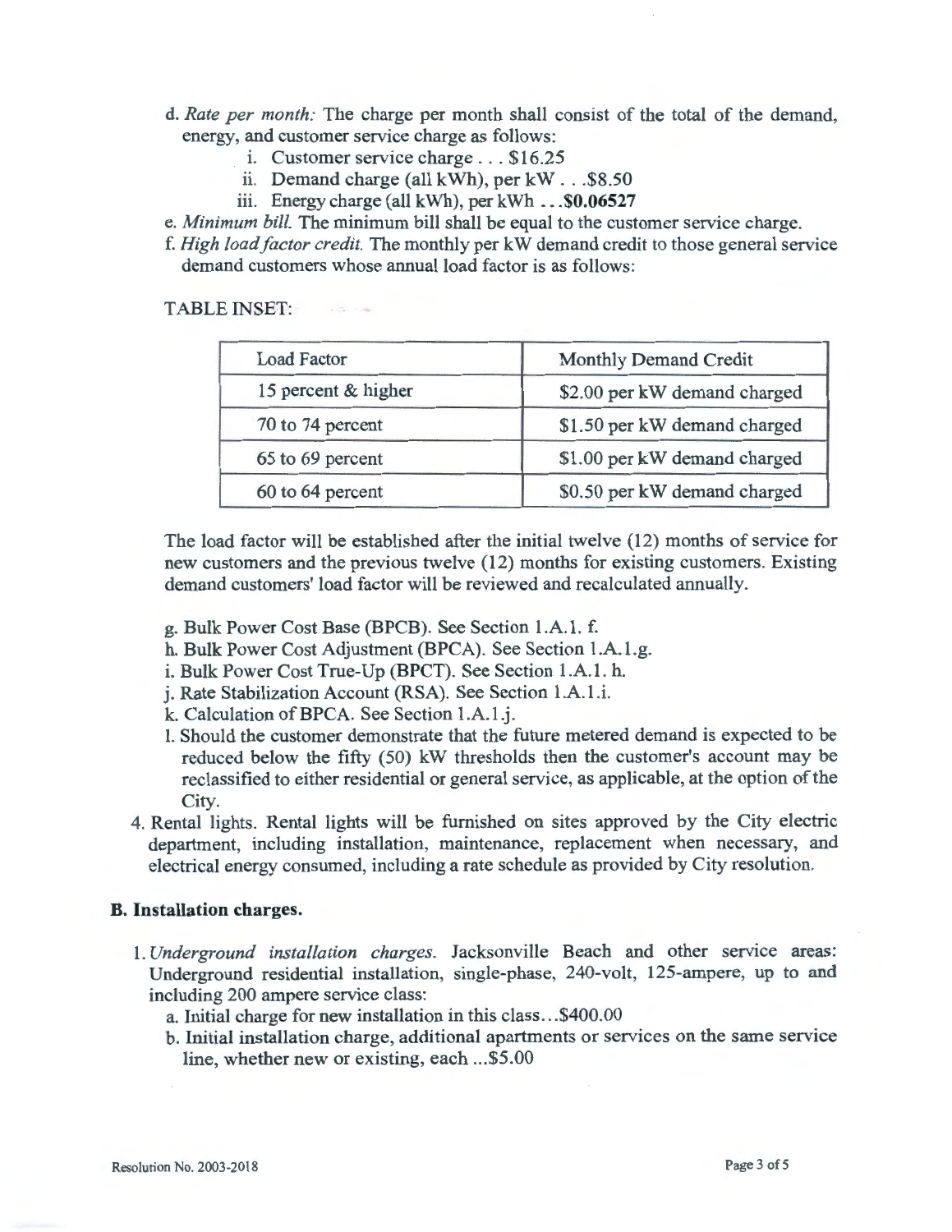- c. Service replacement as the result of additional demand:
	- 1. Customer may at his/her option obtain the services of a licensed electrician to install necessary wiring from meter to the termination point designated by the City. Charge for initial cut-in when complete service is installed by an electrical contractor...\$20.00
	- ii. Customer may request that his/her service be increased to a maximum 200ampere single-phase class for residential use. Charge for this service performed by the City ... \$200.00
- d. Temporary service charge... \$20.00
- e. All underground services other than residential 125-ampere through 200- ampere single-phase must be installed by a licensed electrician from meter to the termination point designated by the City.
- f. Underground service laterals. All underground service laterals to be installed by the utility shall be installed in a conduit provided at owner expense, size, and quantity to be determined by the utility.
- 2. *Overhead installation charges.* Jacksonville Beach and other service areas: Overhead installation charge when permitted, single-phase, 240-volt, up to and including 200 ampere class:
	- a. Initial charge for new installation in this class .. . \$50.00
	- b. Initial installation charge, additional apartments or services on the same service line, whether new or existing, each ... \$5.00
	- c. Temporary service charge ... \$20.00
- 3. *Overhead installations over two hundred amperes.* Jacksonville Beach and other service areas: Overhead installation, when permitted, other than single-phase or in excess of 200 ampere class:
	- a. Initial installation charge shall be the estimated actual cost of such service as determined by the electrical utility.
	- b. Initial installation charge, additional apartments or services on the same service line, whether new or existing, each ... \$5.00
	- c. Temporary service: Temporary service charge shall be the estimated actual cost of such service as determined by the electric utility.
	- d. Service replacements as the result of additional demand: Installation charge shall be the estimated actual cost of such service as determined by the electric utility.
- 4. *City and other service areas.* Available to customers having a three-phase demand meter and providing for customer's access to meter real time energy and demand values. Initial charge for installation of a KYZ contact assembly .. . \$170.00

#### C. Fuel adjustment and rates for service outside limits.

- 1. Bulk Power Cost Base (BPCB). See Section 1.A.1.f.
- 2. Bulk Power Cost Adjustment (BPCA). See Section 1. A.l . g.
- 3. Bulk Power Cost True-Up (BPC1). See Section l .A.l.h.
- 4. Rate Stabilization Account (RSA). See Section l.A.l.i.
- 5. Calculation of BPCA. See Section l.A.l.j.